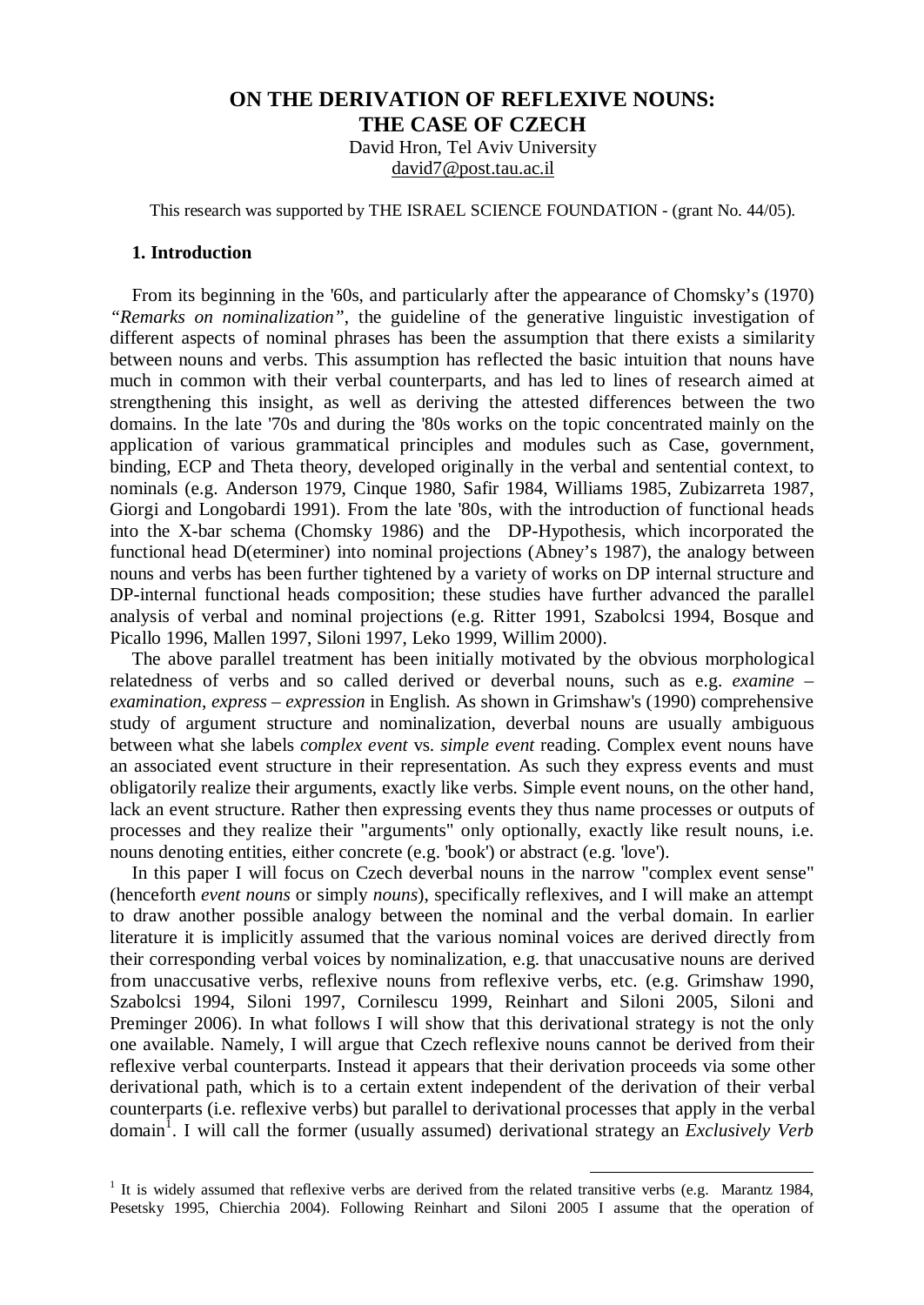*Based* derivation (EVB), while the latter (newly suggested) derivational strategy, I will call *Verb Independent* derivation. Both strategies are graphically depicted in figure 1:



**Figure 1: Exclusively Verb Based vs. Verb Independent derivation of reflexive nouns**

The graphs contain two kinds of arrows. The thick horizontal arrows indicate what is usually called the process of nominalization, i.e. the process creating nouns from verbs. As can be seen, under the EVB strategy the formation of reflexive nouns consists of this type of process only. Under the Verb Independent strategy, on the other hand, the actual process of nominalization is only one component of the derivational machinery involved in the creation of reflexive nouns; the other derivational component is a valence changing operation indicated by the thin vertical arrows, which is available in the nominal domain in a manner parallel to the verbal domain.

The paper is organized as follows: I start by a brief presentation of the Lexicon-Syntax parameter, suggested by Reinhart and Siloni (2004). In section 3 I demonstrate that the value of the parameter is set to *Syntax* in Czech. Section 4 reveals that Czech has reflexive event nouns, a fact that contradicts one of Reinhart's and Siloni's predictions regarding Syntax type languages; subsequently the essence of the problem is formulated and three possible ways to resolve the puzzle are outlined. As a next step, I argue in favor of one of these three solutions (section 5), and I suggest that Czech reflexive nouns are derived from the related transitive nouns, exactly as reflexive verbs are derived from the related transitive verbs (section 6). Finally, section 7 contains some concluding remarks.

### **2. The lexicon – syntax parameter**

<u>.</u>

Reinhart and Siloni (2004) observed that languages seem to split cross-linguistically into two groups with respect to the properties of their reflexive verbs. They argue that this division follows straightforwardly if in one type of languages the operation of reflexivization, i.e. the operation forming reflexive verbs from a basic (transitive) verb, applies in the lexicon (e.g. in Hebrew), while in the other language type this operation applies in the syntax (e.g. in French). The most compelling of their arguments in favor of this kind of analysis is based on the fact that only the syntax type, but not the lexicon type, languages allow their reflexive verbs to participate in ECM structures, as illustrated in (1).

reflexivization reduces the internal theta role of a basic transitive verb; this reduced theta role is consequently "bundled" with the external theta role and therefore still present in the semantics.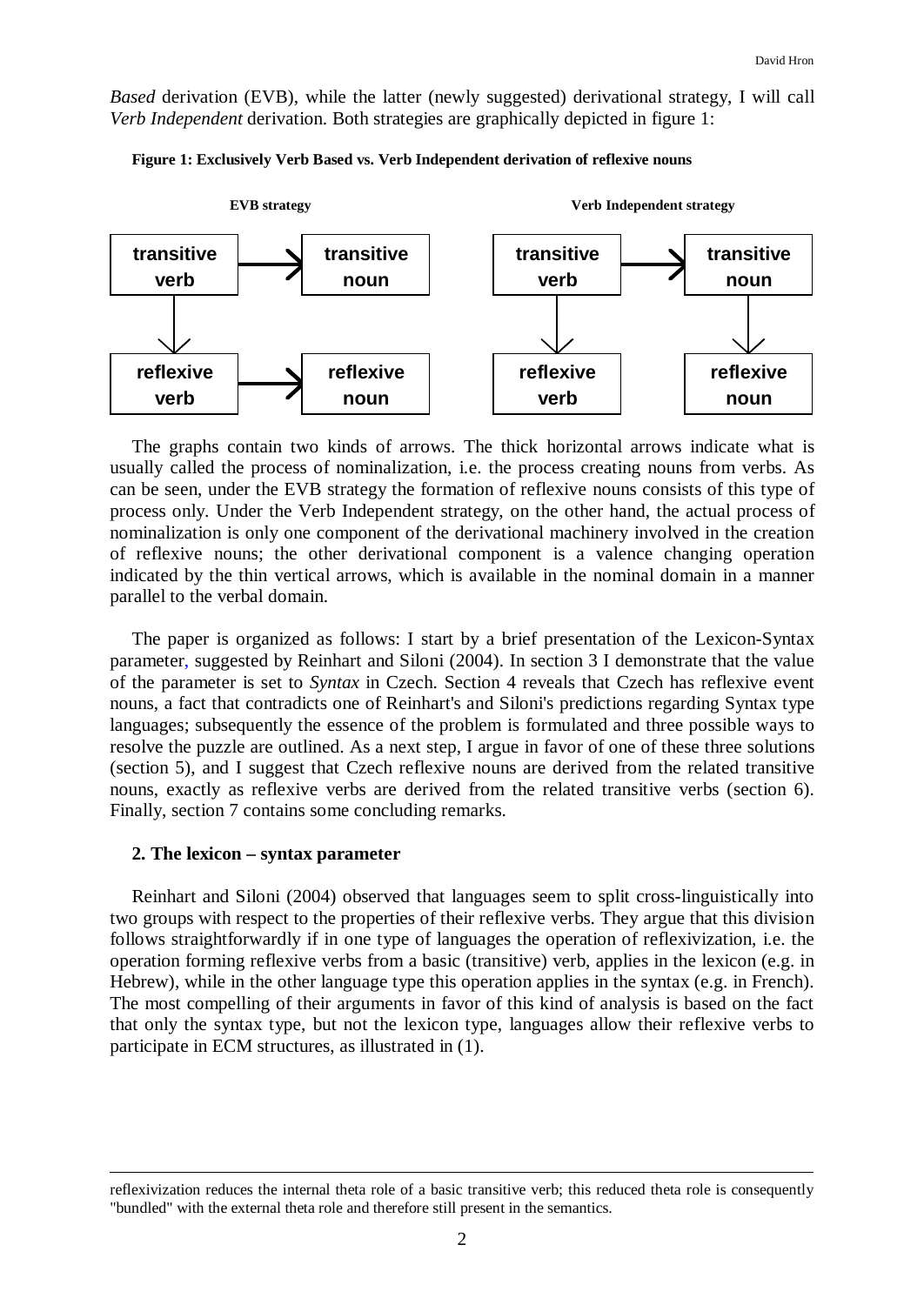### (1) **Lexical vs. syntactic reflexivization**

Hebrew French

| $a_{-}$ | Dan mitraxec.<br>Dan washes. | Jean se lave.<br>Jean SE washes.<br>'Jean washes.' |
|---------|------------------------------|----------------------------------------------------|
|         | $*$ Dan mityašev inteligenti | Lean se considère intellige                        |

b. \*Dan mitxašev inteligenti. Jean se considère intelligent. Dan considers (refl.) intelligent. Jean SE considers intelligent.

'Jean considers himself intelligent.'

The operation of reflexivization binds together two theta roles; this complex theta role is subsequently assigned to a single argument. If these theta roles originate in a single theta grid, the operation is available in both Hebrew and French (1a). However, if these theta roles originate in two different theta grids, as is the case in ECM structures, the operation is available in French only (1b). Under the assumption that the operation of reflexivization is lexical in Hebrew and syntactic in French, this state of affairs is exactly what one would expect. In languages like Hebrew, the operation of reflexivization will always apply to single lexical entries only, as the lexicon contains isolated entries listed without any relations between them. In languages like French, on the other hand, the operation of reflexivization can bind together theta roles of two distinct predicates, as it applies after syntactic structure is available; a priori, then, there is no reason to expect the operation to only have access to a single predicate (for details see Reinhart and Siloni 2004 and 2005).

Beyond the availability of ECM reflexives, Reinhart and Siloni (2004) point out another two distinctions between syntax and lexicon type languages, namely, whether the operation is productive and whether it can form dative reflexives. <sup>2</sup> Only languages that derive the reflexive verbs in the Syntax have these properties.

| Lexical reflexivization (Hebrew)                           | Syntactic reflexivization (French)                                                          |
|------------------------------------------------------------|---------------------------------------------------------------------------------------------|
| (a) Productivity                                           |                                                                                             |
| *Dan mitrašem.<br>Dan draws (refl.)                        | Jean se dessine.<br>Jean SE draws.<br>'Jean draws himself.'                                 |
| *Dan mitahev.<br>Dan loves (refl.)<br>(b) Dative reflexive | Jean s'aime.<br>Jean SE loves.<br>'Jean loves himself.'                                     |
| *Dan hištaleax mixtav.<br>Dan sent (refl.) letter.         | Jean s'est envoyé une lettre.<br>Jean SE is sent a letter.<br>'Jean sent himself a letter.' |

<sup>&</sup>lt;sup>2</sup> For further distinctions see Siloni 2005.

(2) **Lexical vs. syntactic reflexivization**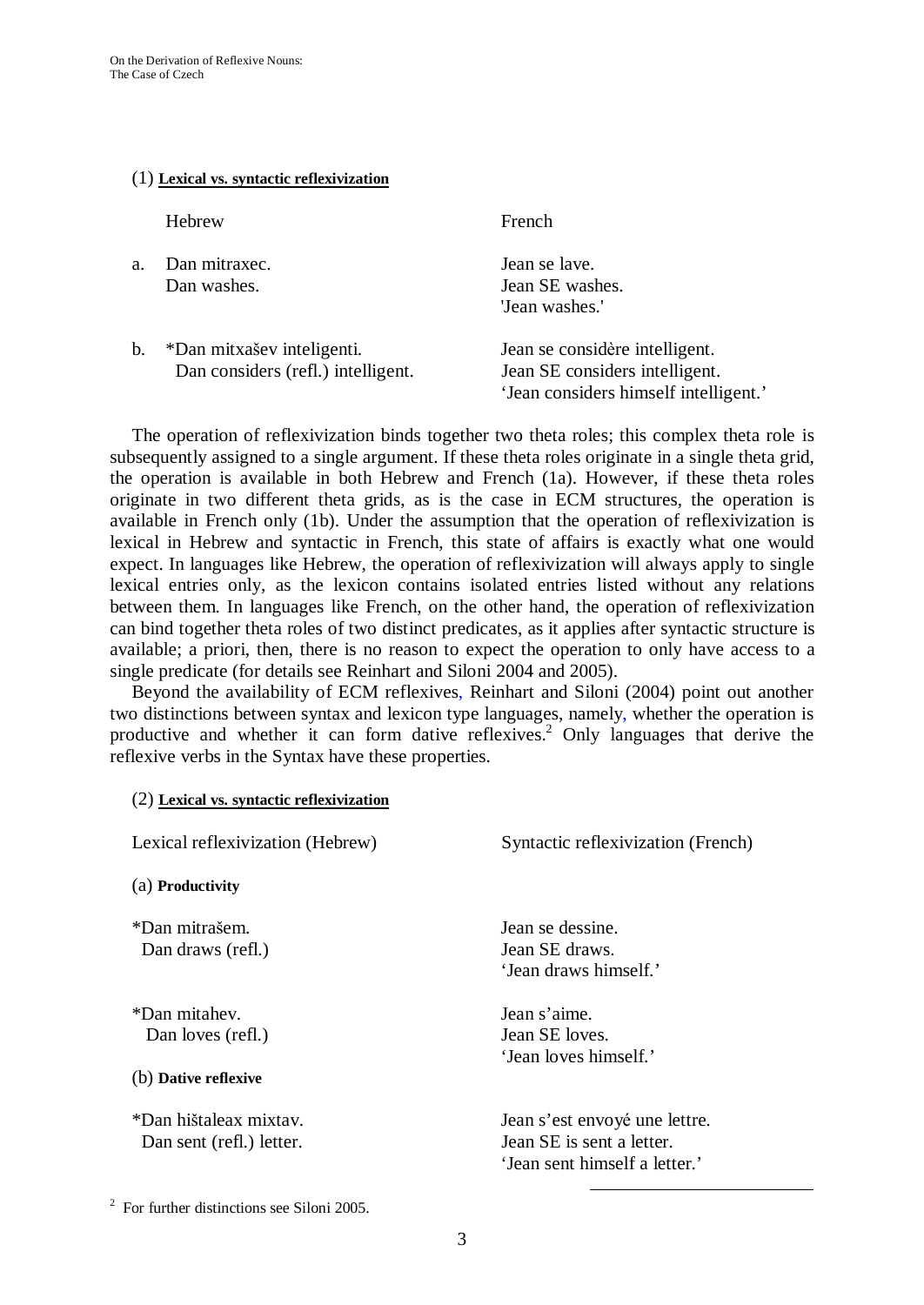As the cross-linguistic differences among reflexives seem to form a coherent cluster, Reinhart and Siloni further suggest to ascribe the choice between the lexicon and the syntax to the setting of a newly proposed Lexicon – Syntax parameter:

### (3) **Lexicon – Syntax parameter**

UG allows arity operations to apply in the lexicon or in the syntax.

Further studies on reciprocals (Siloni 2001) and middles (Marelj 2004) show that, similarly to reflexives, these formations can also be created either in the lexicon or in the syntax, depending on the language. Moreover, it appears that the properties of all three verbal formations correlate in a given language, e.g. once a language creates reflexives in the syntax then it creates reciprocals and middles in the syntax as well. These findings, then, provide additional support for the suggestion that valence changing operations are subject to the Lexicon – Syntax parameter setting. $3$ 

Since the present study focuses on a particular language (i.e. Czech) and a particular voice (i.e. reflexives) the Lexicon – Syntax parameter presented above is actually not needed for the sake of the following argumentation. More precisely, for our purpose just two of Reinhart's and Siloni's ideas are necessary:

- (i) Transitive and reflexive verbs are derivationally linked; this linkage can be grasped in terms of reflexivization, i.e. a valence changing operation that forms reflexive verbs by targeting the argument structure of the related transitive verbs.
- (ii) The operation of reflexivization can apply either in the lexicon or in the syntax; it can be determined where it applies in a particular language by a battery of distinguishing features (especially the availability of ECM reflexives).

However, in section 6 I will show that Czech reflexive nouns display the same set of syntax-type properties as their verbal counterparts, and I will suggest that the operation of reflexivization applies in exactly the same manner in the verbal and the nominal domain. Given the Lexicon-Syntax parameter, this suggestion can be reformulated in an elegant way. Namely, it can be concluded that the operation of reflexivization is subject to the same parameter setting regardless of whether it applies on verbs or nouns.

Moreover, it is worthy to note that what is said in the reminder of this paper about Czech reflexives holds for Czech reciprocals as well (see Hron 2005). In light of the Lexicon-Syntax parameter (3), this state of affairs is not surprising.

With this in mind we can turn to reflexive formations in Czech.

## **3. Czech is a syntax type language**

Let us start with a brief examination of Czech reflexive verbs. As the following data demonstrate Czech reflexive verbs display all three properties typical of syntax type languages.

<sup>&</sup>lt;sup>3</sup> Note that the parameter as formulated in (3) does not imply that each arity operation can apply either in the lexicon or in the syntax. It is possible that some voice alternates are derived cross-linguistically only in one of the two components of the grammar. (Which operations can be subject to variation along the parameter and which ones cannot is arguably determined by the compatibility of the specific operation with the intrinsic nature of the component.) That this is indeed the case has been argued e.g. in Reinhart and Siloni 2005 and Horvath and Siloni 2005 for unaccusative and passive formations, respectively.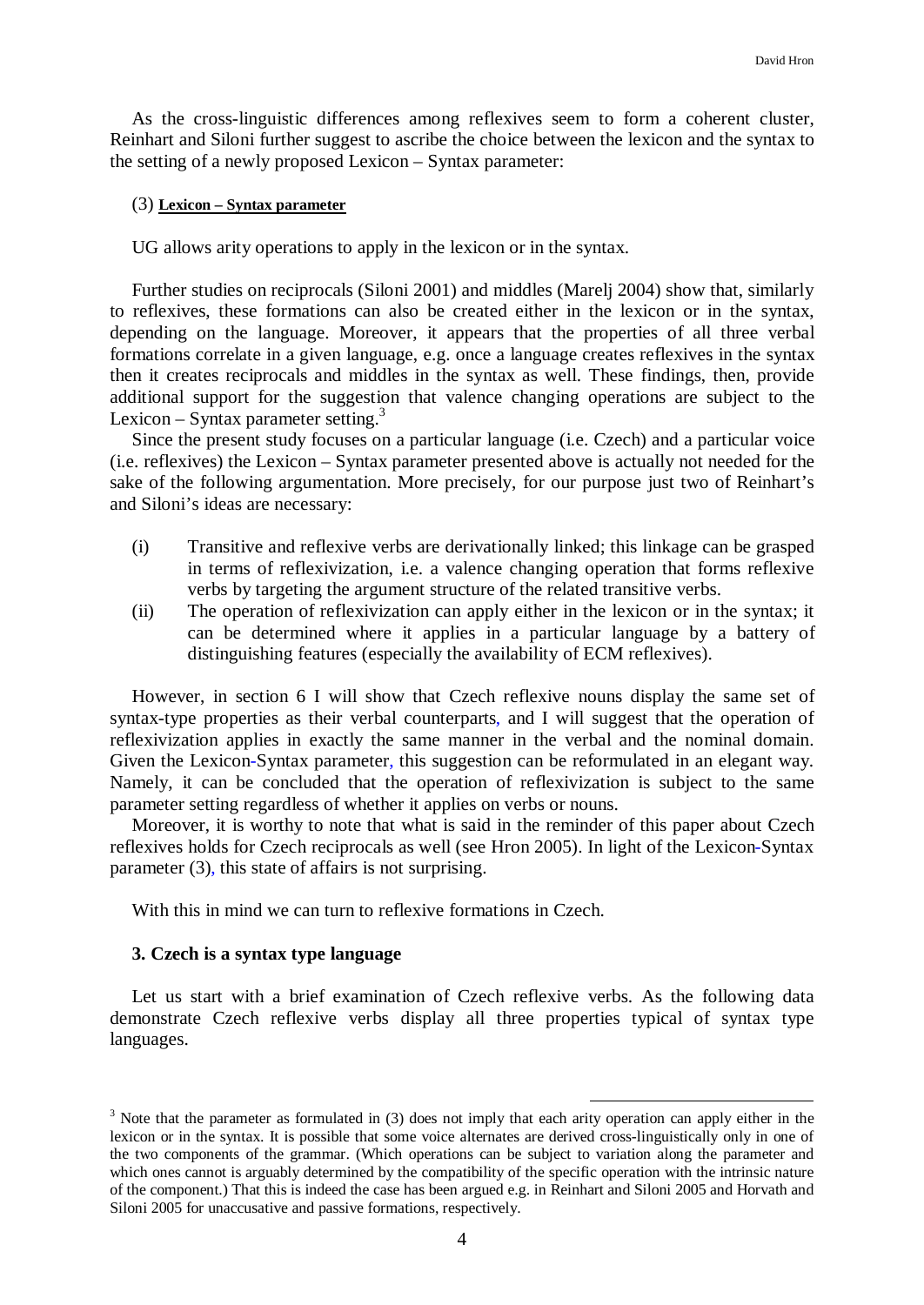**Productivity**: Practically any Czech transitive verb can undergo the process of reflexivization, although in many cases, of course, the resulting reflexive form can have a quite odd meaning; reflexives are created by the addition of the clitic  $SE<sup>4</sup>$  to their transitive base. Some haphazard examples follow:

## (4) **Syntax type properties of Czech reflexive verbs - productivity**

| namaloval se   | ('he painted himself')              |
|----------------|-------------------------------------|
| obětoval se    | ('he sacrificed himself')           |
| kontroloval se | ('he controlled himself')           |
| popsal se      | ('he described himself')            |
| bodnul se      | ('he stabbed himself')              |
| polil se       | ('he spilled something on himself') |
| zabil se       | ('he killed himself')               |
| nahrál se      | ('he recorded himself')             |
| vysvětlil se   | ('he explained himself'), etc.      |

**Dative reflexives:** Dative reflexives are created by the addition of the clitic SI to their transitive base form and they can be derived quite freely as the Accusative reflexives above. Once more several random examples follow:

## (5) **Syntax type properties of Czech reflexive verbs – dative reflexives**

| koupil si auto         | ('he bought a car to himself')         |
|------------------------|----------------------------------------|
| umyl si ruce           | ('he washed his hands')                |
| vyčistil si brýle      | ('he cleaned his glasses')             |
| pomohl si sám          | ('he helped himself alone')            |
| vysvětlil si to špatně | ('he explained it to himself wrongly') |
| zranil si nohu         | ('he injured his leg')                 |
| napsal si dopis        | ('he wrote a letter to himself')       |
| objednal si polévku    | ('he ordered a soup to himself')       |
| položil si otázku      | ('he asked himself a question'), etc.  |

**ECM reflexives:** Several ECM examples follow; the examples come in transitive vs. reflexive pairs:

## (6) **Syntax type properties of Czech reflexive verbs – ECM reflexives**

| i.   | Marie viděla Petra tančit.<br>Mary saw Peter <sub>-Acc</sub> dance <sub>-Inf</sub> .<br>'Mary saw Peter dance.'         | Marie se viděla tančit (v zrcadle).<br>Mary SE saw dance <sub>-Inf</sub> (in a mirror).<br>'Mary saw herself dance (in a mirror).' |
|------|-------------------------------------------------------------------------------------------------------------------------|------------------------------------------------------------------------------------------------------------------------------------|
| ii.  | Marie slyšela Petra mluvit.<br>Mary heard Peter <sub>-Acc</sub> speak <sub>-Inf</sub> .<br>'Mary heard Peter speaking.' | Marie se slyšela mluvit (v rádiu).<br>Mary SE heard speak. $_{Inf}$ (in a radio).<br>'Mary heard herself speaking (in a radio)'    |
| 111. | Soudce shledal Petra vinným.<br>Judge found Peter <sub>-Acc</sub> guilty-Ins.<br>'The judge found Peter guilty.'        | Soudce se shledal vinným.<br>Judge SE found guilty- $_{Ins.}$<br>'The judge found himself guilty.'                                 |

<sup>&</sup>lt;sup>4</sup> That the clitic SE (and its dative variant SI) is not an object clitic of a transitive verb was shown in Hron 2005.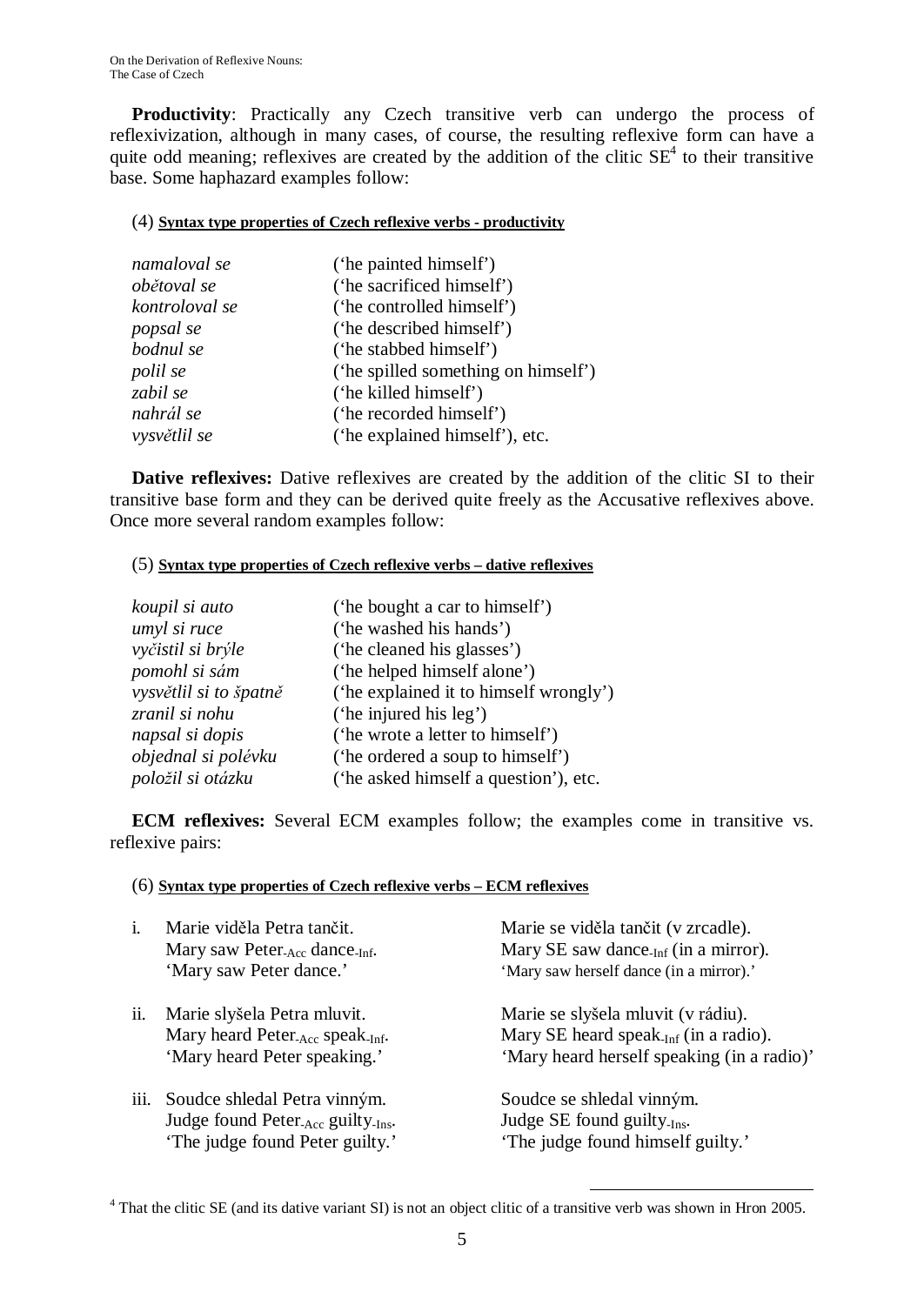| iv. Uznal Petra hodným funkce.                                      | Uznal se hodným funkce.                                                   |
|---------------------------------------------------------------------|---------------------------------------------------------------------------|
| Found $_{3.\text{sg}}$ Peter Acc qualified $_{\text{Ins}}$ job Gen. | Found $_{3.\text{sg}}$ SE qualified $_{\text{Ins}}$ job $_{\text{Gen}}$ . |
| 'He found Peter qualified for the job.'                             | 'He found himself qualified for the job.'                                 |

On the basis of the data just presented, we can conclude that Czech reflexive verbs are formed in the syntax.

### **4. "The problem" - Czech has reflexive nouns**

Siloni (2002) and Reinhart and Siloni (2005) offer still another distinction between languages that create their reflexive formations in the Syntax and languages in which the operation of reflexivization applies in the Lexicon: only the later but not the former have reflexive nouns. As just discussed, Czech is a language whose reflexive verbs clearly display syntax type properties. However, contrary to Reinhart's and Siloni's prediction, Czech does have reflexive nouns, as illustrated in  $(7)$ :

#### (7) **Czech reflexive nouns (the examples are nominal versions of the verbal reflexives presented in (4))**

| namalování se   | ('painting oneself')              |
|-----------------|-----------------------------------|
| obětování se    | ('sacrificing oneself')           |
| kontrolování se | ('controlling oneself')           |
| popsání se      | ('describing oneself')            |
| bodnutí se      | ('stabbing oneself')              |
| polití se       | ('spilling something on oneself') |
| zabití se       | ('killing oneself')               |
| nahrání se      | ('recording oneself')             |
| vysvětlení se   | ('explaining oneself'), etc.      |

The minimal consequence of this state of affairs is that Reinhart's and Siloni's fourth distinction between lexicon and syntax type languages, i.e. existence vs. absence of reflexive nouns, is not universally valid and an immediate question naturally arises why it is so.

A closer look at the explanation that Reinhart and Siloni give to this allegedly universal feature of syntax type languages reveals that their reasoning is based on two assumptions:

**Assumption 1:** The process of nominalization occurs universally in the Lexicon (as argued in Siloni 1997).

**Assumption 2:** The formation of reflexive nouns is universally Exclusively Verb Based, i.e. reflexive nouns are universally derived "directly" from the corresponding reflexive verbs.

Assuming this, the absence of reflexive nouns in syntax type languages follows straightforwardly: These languages create their reflexive verbs post-lexically, i.e. in the syntax, and thus they have no verbal reflexive input in the lexicon that could feed nominalization.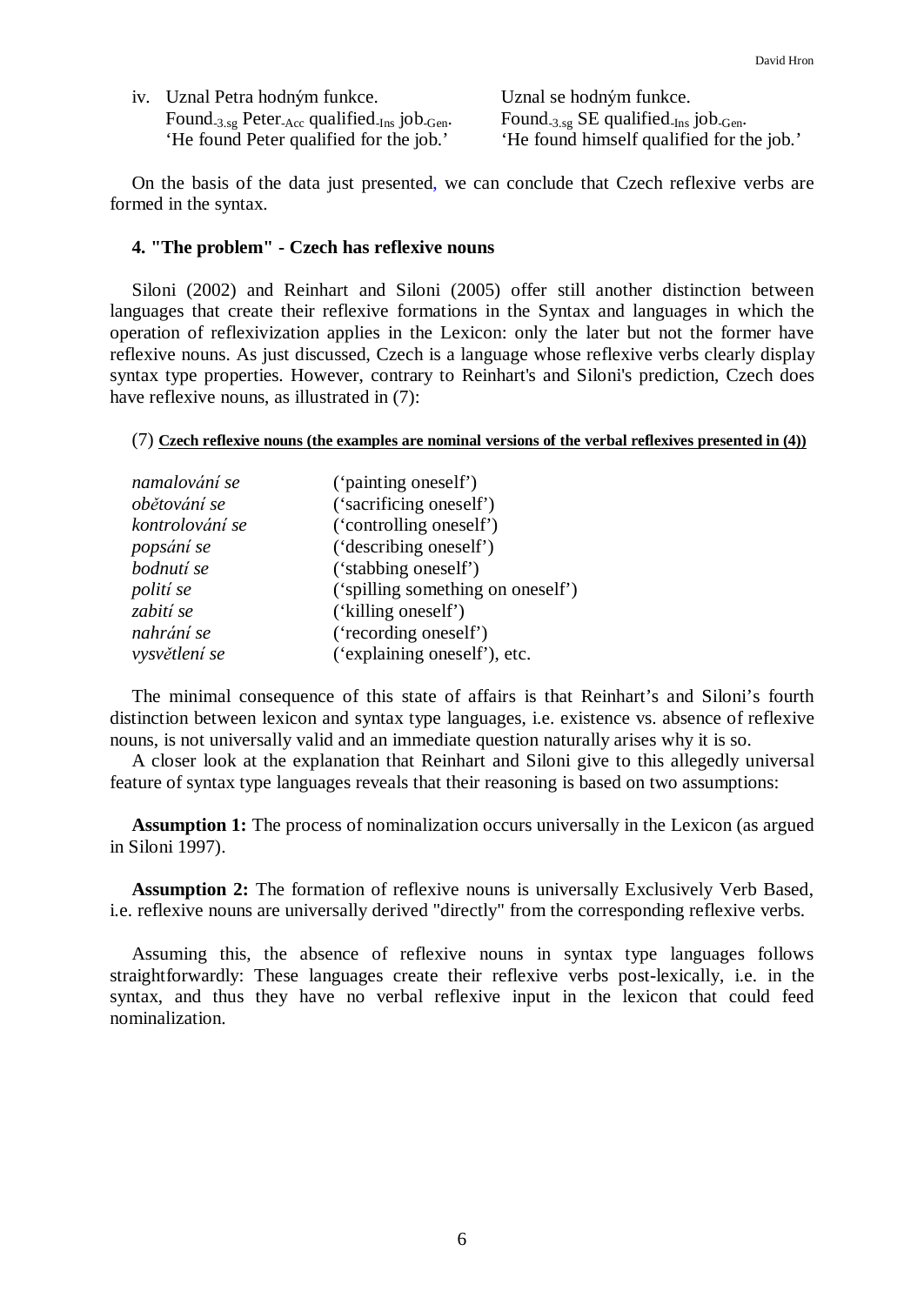**Figure 2: Reinhart's and Siloni's explanation for the absence of reflexive nouns in syntax type languages**



**The fact, that there are reflexive nouns in Czech thus inevitably leads to the conclusion that (at least) one of the two assumptions above must be revised.** That is, it is either not the case that the process of nominalization occurs universally in the Lexicon, or it is not the case that the derivation of reflexive nouns is universally Exclusively Verb Based.

Now, the exploration of the question whether the nominalization occurs in the Syntax or in the Lexicon and whether reflexive nouns formation is Exclusively Verb Based or rather Verb Independent (see figure 1) permits the following four possibilities:

## (8) **Four possible derivations for reflexive nouns**

- i. Lexical Nominalization Exclusively Verb-Based Derivation
- ii. Syntactic Nominalization Exclusively Verb-Based Derivation
- iii. Syntactic Nominalization Verb Independent Derivation
- iv. Lexical Nominalization Verb Independent Derivation

Option (i) is the option assumed by Reinhart and Siloni; this option cannot account for the existence of reflexive nouns in Czech. We thus remain with options (ii), (iii) and (iv). In what follows option (iv) will be advanced. This will be done by arguments against both the syntactic nominalization as well as the Exclusively Verb Based derivation of reflexive nouns in Czech; note, however, that for the defense of option (iv) it is sufficient to reject the syntactic approach to the process of nominalization.

# **5. Against the derivation of reflexive nouns from reflexive verbs**

## *5.1 Against syntactic nominalization*

Different arguments were presented in the literature in favor of the hypothesis that the derivation of the so called *deverbal* or *event* nouns is a syntactic rather then lexical process (see e.g. Hazout 1995 and by Fu, Roeper and Borer 2001). The core of these analyses is the assumption that event nouns are derived by some kind of V to N incorporation.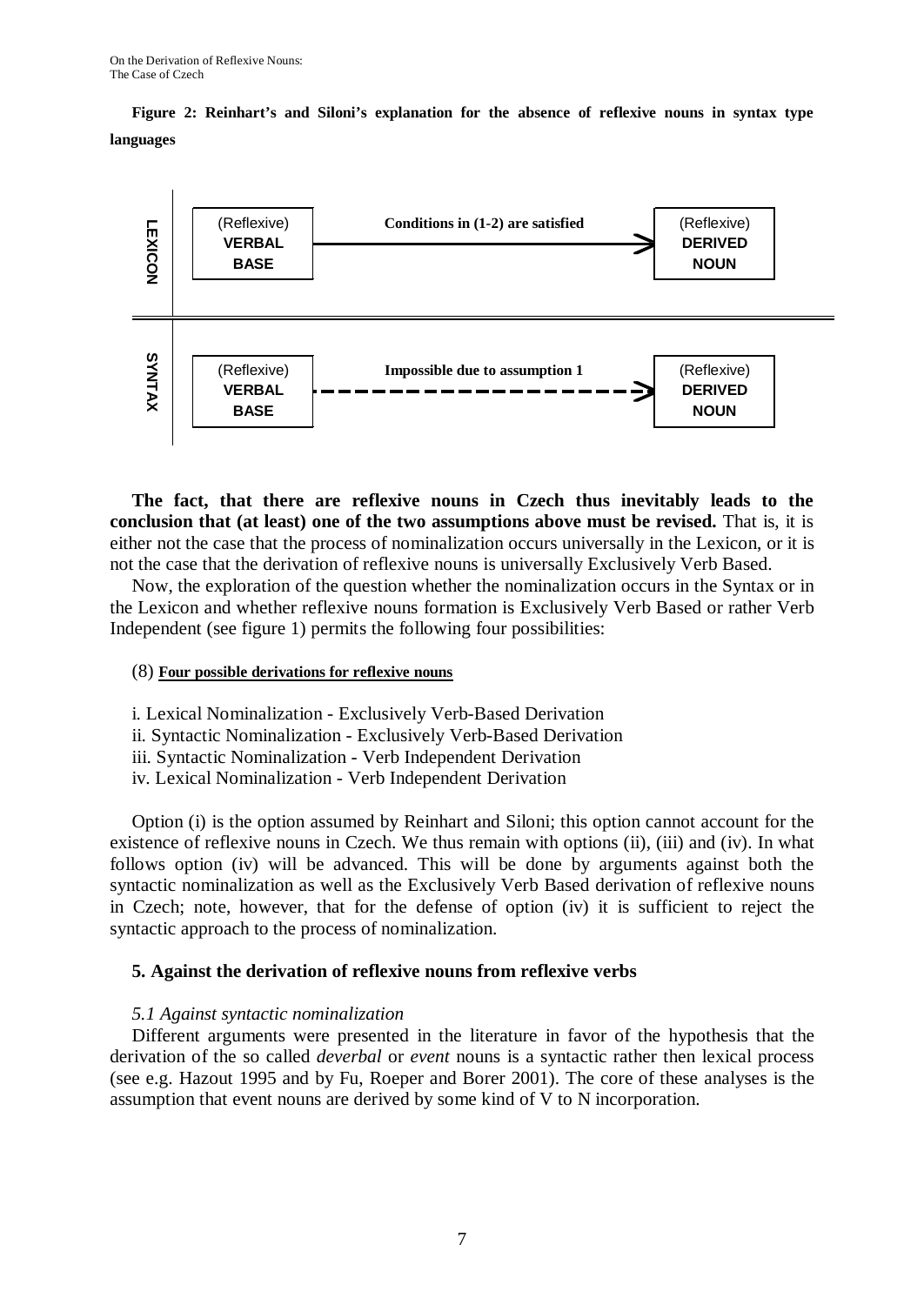#### (9) **Syntactical nominalization – V to N incorporation**



Now, the presence of the V-head in the structure leads to the prediction that event nouns – like verbs - can be modified by adverbs, such as e.g. manner adverbs. This is however not the case in Czech (see (10a) and (10b) for transitive and reflexive nouns, respectively). Instead the only possible modifiers of Czech event nouns are adjectives and PPs as expected for "true nouns".

### (10) **Czech nouns cannot be modified by manner adverbs**

- ai. Matka převléká dítě pomalu. Mother changes-clothes child $_{Acc}$  slowly. 'The mother slowly changes her child clothes.'
- aii. \*matčino převlékání dítěte pomalu mother's changing-clothes child<sub>Gen</sub> slowly ('mother's changing her child clothes slowly')
- aiii. matčino pomalé převlékání dítětě mother's slow changing-clothes child $_{Gen}$ ('mother's slow changing her clothes')
- bi. Matka se převléká pomalu. Mother SE changes-clothes slowly. 'The mother slowly changes her clothes.'
- bii. \*matčino převlékání se pomalu mother's changing-clothes SE slowly ('mother's changing her clothes slowly')
- biii. matčino pomalé převlékání se mother's slow changing-clothes SE ('mother's changing her clothes slowly')

Moreover, as shown in (11), Czech event nouns cannot be modified even by time adverbs like *včera* 'yesterday'. This observation is particularly suggestive since in many languages, including English or Hebrew, for instance, time adverbs can sometime modify nominal heads. Czech nouns,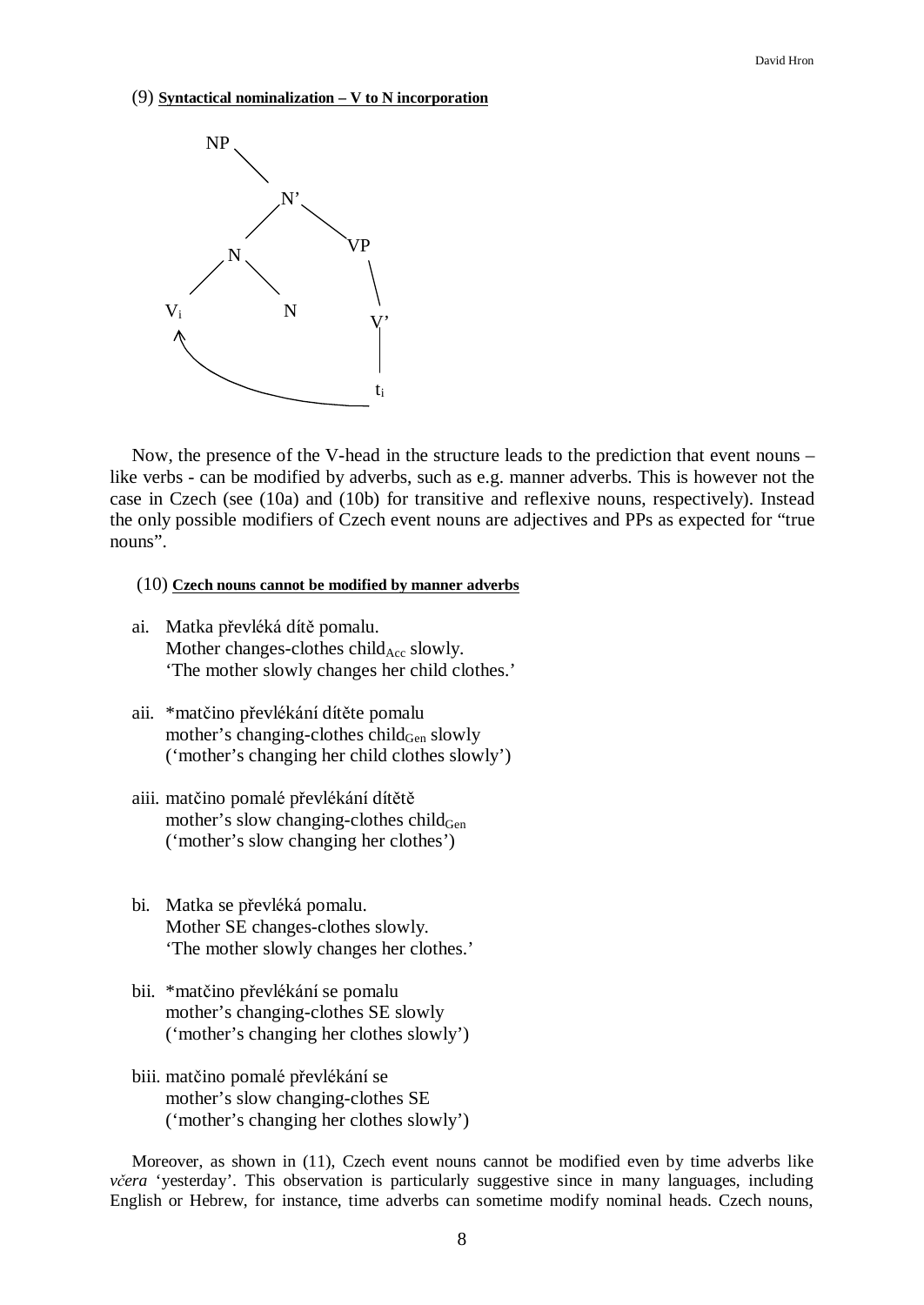however, do not allow even this kind of adverbial modifiers; the modifier must have once more an adjectival form *včerejší* (iii), the adverb being allowed in a verbal context only (i).

## (11) **Czech nouns cannot be modified by time adverbs**

- ai. Petr vysvětlil ten problém včera. Peter explained that  $problem_{Acc}$  yesterday. 'Peter explained the problem yesterday.'
- aii. \*Petrovo vysvětlení toho problému včera Peter's explanation that problem<sub>Gen</sub> yesterday<sub>Adv</sub> ('Peter's explanation of the problem yesterday')
- aiii. Petrovo včerejší vysvětlení toho problému. Peter's yesterday<sub>-Adj</sub> explanation that problem<sub>Gen</sub> ('Peter's explanation of the problem yesterday.')
- bi. Petr se včera vysvětlil. Peter se yesterday-Adv explained. 'Peter explained himself yesterday.'
- bii. \*Petrovo vysvětlení se včera. Peter's explanation SE yesterday<sub>-Adv</sub>. ('Peter's explanation himself yesterday.')
- biii. Petrovo včerejší vysvětlení se. Peter's yesterday-Adj explanation SE. ('Peter's yesterday explanation himself.')

On the basis of the data in (10) and (11), we can infer that the syntactic approach to the process of nominalization is unsuitable for Czech. This conclusion in turn disqualifies derivational options (8ii) and (8iii) and leaves us with option (8iv) only, i.e. the derivation of Czech reflexive nouns must be Verb Independent. In the following subsection I will nevertheless present some further direct arguments against deriving reflexive nouns from their corresponding reflexive verbs.

# *5.2 Against Exclusively Verb Based derivation of reflexive nouns*

Putting aside the problems that the Czech data pose for the syntactic approach to the process of nominalization, there are two additional arguments that suggest that the derivation of Czech reflexive nouns cannot be considered Exclusively Verb Based.

The first one of these arguments is of a morphological nature. Namely, Czech event nouns are derived by the addition of the suffix -*í* to the passive form of a verb, as represented in (12):

# (12) **Morphological rule for derivation of event nouns in Czech**

VERB  $\triangle$  PASSIVE FORM OF VERB<sup>5</sup> + suffix -  $\acute{I}$   $\triangle$  EVENT NOUN

 $\overline{a}$ 5 Passive verbs are created in Czech mostly by the substitution of the past tense ending *-l* by the passive ending *– n;* some verbal classes use the passive ending −*t* instead of −*n*. Beyond that, in both cases the process of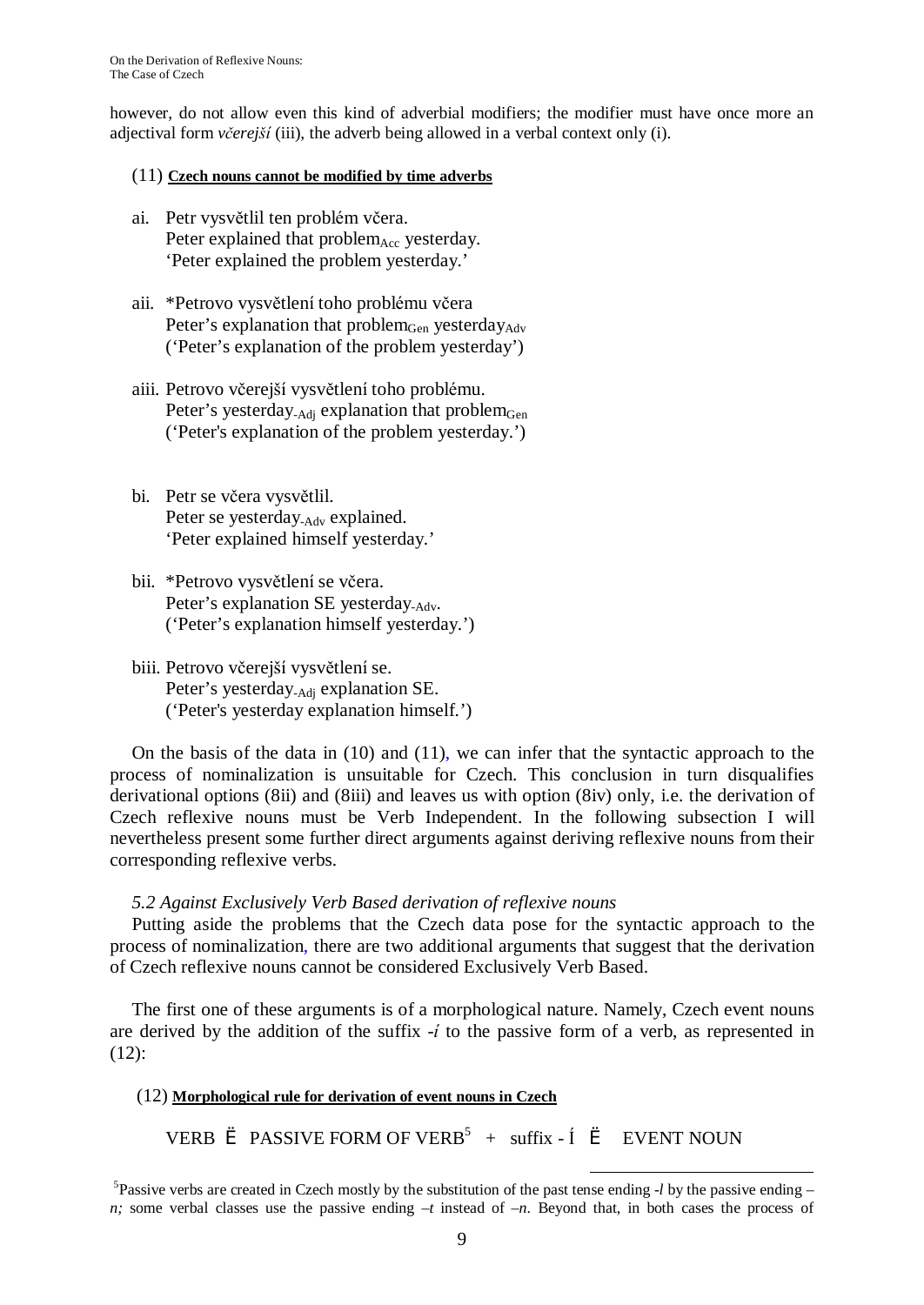If reflexive nouns were formed from reflexive verbs then the input for the rule in (12) would be as in (13):

### (13) **Prospective verbal input for reflexive nominalization**

### VERB SE

Interestingly, however, the morphological shape of Czech reflexive nouns is like in (14a) and not (14b):

### (14) **Morphological shape of Czech reflexive nouns**

```
a. VERB SE è VERB-_{PASSIVE} + -I SE è NOUN-_{PASSIVE}i SE
```

```
b. * VERB SE è VERB SE<sub>PASSIVE</sub> + -Í è NOUN SE<sub>PASSIVE</sub>-Í
```
That is, the rule targets the verb itself, not the clitic. Put it differently, it appears that what actually undergoes the nominalization is the (transitive) VERB and not the VERB – SE (reflexive) complex, SE being an independent clitic element whose presence is forced by the process of reflexivization (either verbal or nominal). This state of affairs thus constitutes a piece of straightforward and independent evidence against the Exclusively Verb Based derivation of reflexive nouns in Czech.<sup>6</sup>

The second argument against the possibility that Czech reflexive nouns are derived from corresponding reflexive verbs is more articulated and it relies on the following data.

**First**, in verbal contexts the clitic SE must obligatory surface on "the second syntactic position" of the sentence, while in nominal contexts it obligatory follows the noun.

### (15) **Verbal vs. nominal clitic** *se*

### (a) **Verbal context**

1

i. Petr **se** každý den myje studenou vodou. Peter SE every day washes cold<sub>-Inst</sub> water-Inst. 'Peter washes himself every day with cold water.'

passivization can entail some further (usually predictable) phonological changes of the verbal stem. The ending of the productively derived event nouns will therefore always be either *–ní* or *-tí*.

<sup>&</sup>lt;sup>6</sup> It can be of some interest to note here that Hungarian seems to display an exactly reverse situation. As noted in Siloni and Preminger (2006), the order of morphemes in Hungarian suggests that valence changing operations indeed precede nominalization, as demonstrated in the reflexive (i) and unaccusative (ii) examples below (taken from Siloni and Preminger); this state of affairs can be considered as a piece of evidence that Hungarian, unlike Czech, indeed utilizes EVB:

i. János (rendszeres) borotvál-koz-ás-a *(the) János (regular) shave-REFL-NOMINAL-AGR* 'János' (regular) self-shaving'

ii. az ing össze-gyűr-őd-és-e *the shirt PRT(together)-wrinkle-UNACC-NOMINAL-AGR* 'The shirt's wrinkling'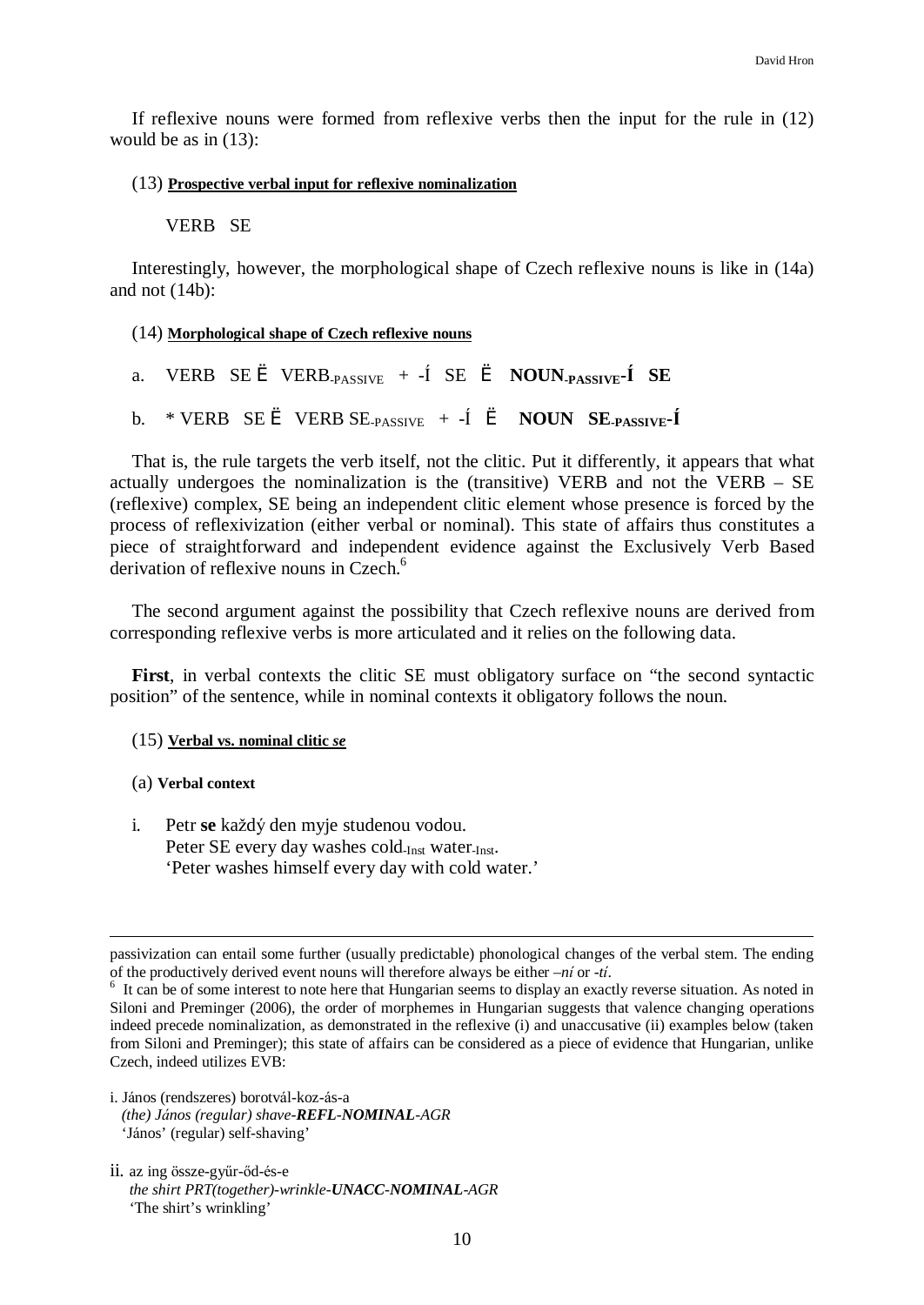- ii. Každý den **se** Petr myje studenou vodou.
- iii. Myje **se** Petr studenou vodou každý den?
- iv. Studenou vodou **se** Petr myje každý den
- v. \*Petr každý den myje **se** studenou vodou.

## (b) **Nominal context**

- i. Petrovo každodenní mytí **se** studenou vodou. Peter's everyday<sub>-Adi</sub> washing SE cold<sub>-Ins</sub> water<sub>-Ins</sub>. 'Peter's everyday washing himself with cold water.'
- ii. Každodenní mytí **se** Petra studenou vodou.
- iii. \*Petrovo **se** každodenní mytí studenou vodou.

**Second**, event nouns cannot take pronominal clitics as their complements.

## (16) **Unacceptability of pronominal clitics in a nominal context**

| a.             | *Petrovo koupení ho.<br>Peter's buying him/it <sub>-Gen</sub> .                         | Petr ho kupuje.<br>Peter $\lim/$ it <sub>-Gen</sub> buys.                      |
|----------------|-----------------------------------------------------------------------------------------|--------------------------------------------------------------------------------|
| b.             | *Petrovo pomáhání jim.<br>Peter's helping them-pat.                                     | Petr jim pomáhá.<br>Peter them- <sub>Dat</sub> helps.                          |
| $\mathbf{c}$ . | *Petrovo svěření jí ho.<br>Peter's entrusting her <sub>-Dat</sub> him <sub>-Gen</sub> . | Petr jí ho svěřuje.<br>Peter her. <sub>Dat</sub> him. <sub>Gen</sub> entrusts. |

Each one of these two facts poses a problem for the Exclusively Verb Based derivation strategy. Nevertheless, for each one of them there can be found an explanation. Namely, it can be claimed

(i) that Czech nouns – unlike verbs – obligatorily undergo an overt movement to some higher functional head (presumably K), which in turn blocks the raising of the clitics SE/SI (presumably base generated inside ReflP as assumed e.g. by Toman 1999 and Boskovic 2001) into the second position inside the DP,

(ii) and that the unacceptability of pronominal clitics in the nominal context is due to the lack of (verbal)  $\text{Agr}_0$ P in the (nominal) structure.

However there is still **third** piece of data. Namely, once the reflexive clitic is present then the pronominal clitic is acceptable as well. (The acceptability of these expressions can slightly vary among speakers, but they are without any doubt admissible unlike the expression in (16) above.)

# (17) **Acceptability of pronominal clitics in the presence of SE/SI**

- a. Koupení si ho. Buying SI him/it<sub>-Acc</sub>.
- b. Svěření SE jí. Entrusting SE her-Dat.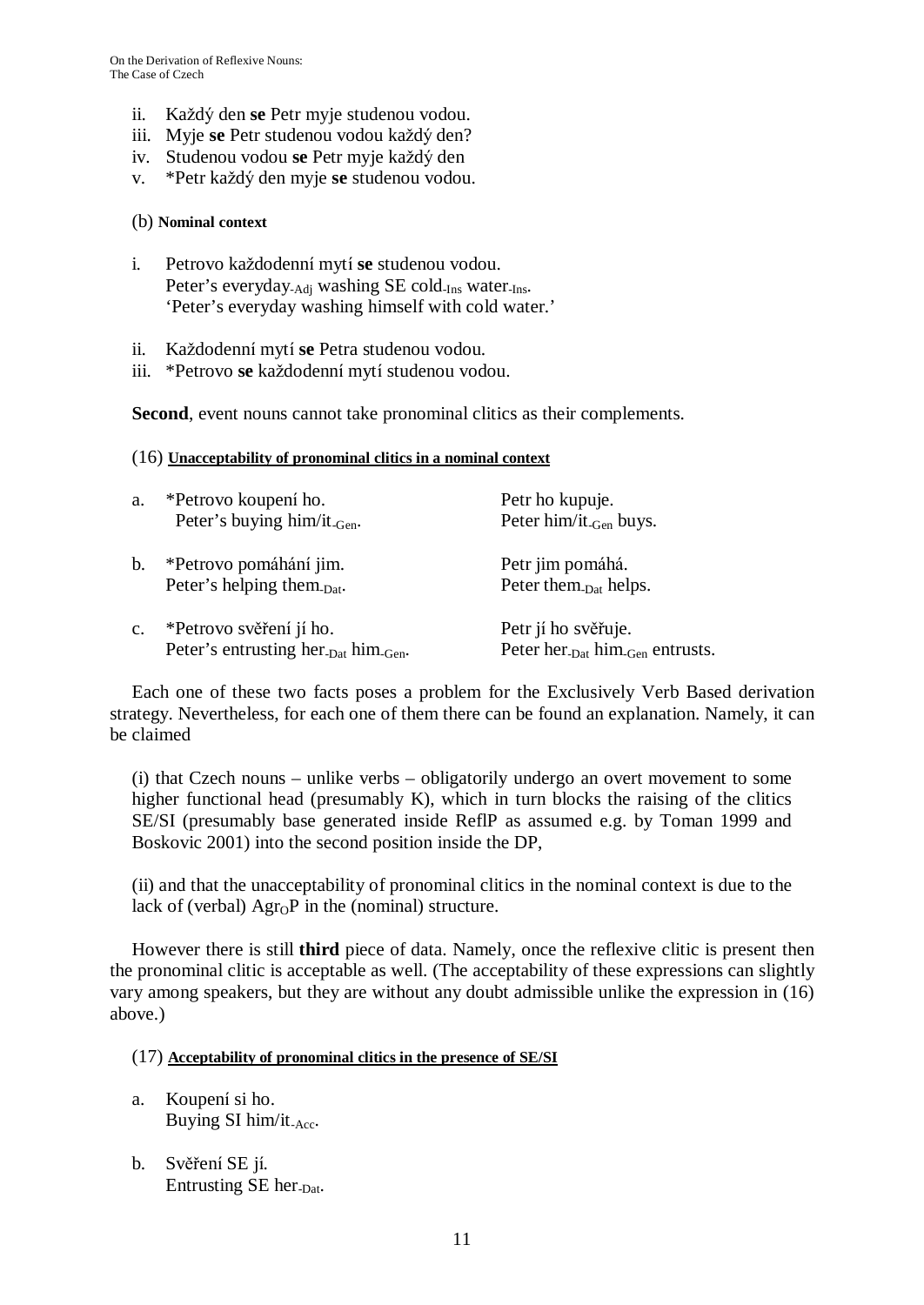As far as I can see the data presented in (17) cannot be accounted for under the Exclusively Verb Based derivation strategy. More precisely, the Exclusively Verb Based derivation strategy cannot explain SIMULTANEOUSLY (1) why the clitics SE/SI behave as a "second position" clitics if related to a verb while if related to a noun they displays an enclitic character; (2) why nominal heads can host the clitics SE/SI but cannot host pronominal clitics; and (3) why if the clitics SE/SI are present pronominal clitics are allowed to appear as well. (See an appendix for the outline of a possible lexicalist solution of the puzzle.)

To summarize: In this section we have argued that the process of nominalization cannot be syntactic in Czech, since Czech event nouns cannot be modified by adverbs. Given that Czech reflexive verbs are not present in the lexicon but are derived post-lexically in the syntax, this finding in itself is sufficient to conclude that the derivation of Czech reflexive nouns cannot be considered Exclusively Verb Based. We have presented two additional arguments that disqualify the EVB option regardless of whether the process of nominalization occurs in the lexicon or in the syntax, namely, the morphological shape of Czech reflexive nouns and the different behavior of clitics in the verbal and the nominal domain.

## **6. Reflexivization in the nominal domain**

Once we discard the possibility that reflexive nouns are derived from reflexive verbs in Czech, a straightforward question arises: what is the derivational path by which Czech reflexive nouns are formed. This question can be split in the following manner:

- i. What is the immediate derivational base of Czech reflexive event nouns?
- ii. Where is the actual process of nominalization located in this derivational path?

The second of these questions is beyond the scope of the present paper. (But see the next section for some remarks.)

Regarding the first question it seems as a most natural option that Czech reflexive event nouns are derived from related transitive event nouns, exactly like reflexive verbs are derived from transitive verbs. That is, it seems that the operation of reflexivization can apply not only on transitive verbs but also on transitive nouns in Czech. As the Lexicon – Syntax parameter is set onto the Syntax in Czech, one can expect that the Czech reflexive nouns will display the same syntactic properties as the reflexive verbs do, namely (i) they are created productively, (ii) there are nominal dative reflexives and (iii) they can appear in ECM structures. The examples below demonstrate that this prediction is borne out.

### (18) **Syntax type properties of Czech reflexive nouns - productivity**

| namalování se    | ('painting oneself')              |
|------------------|-----------------------------------|
| obětování se     | ('sacrificing oneself')           |
| kontrolování se  | ('controlling oneself')           |
| popsání se       | ('describing oneself')            |
| bodnutí se       | ('stabbing oneself')              |
| <i>polití</i> se | ('spilling something on oneself') |
| zabití se        | ('killing oneself')               |
| nahrání se       | ('recording oneself')             |
| vysvětlení se    | ('explaining oneself'), etc.      |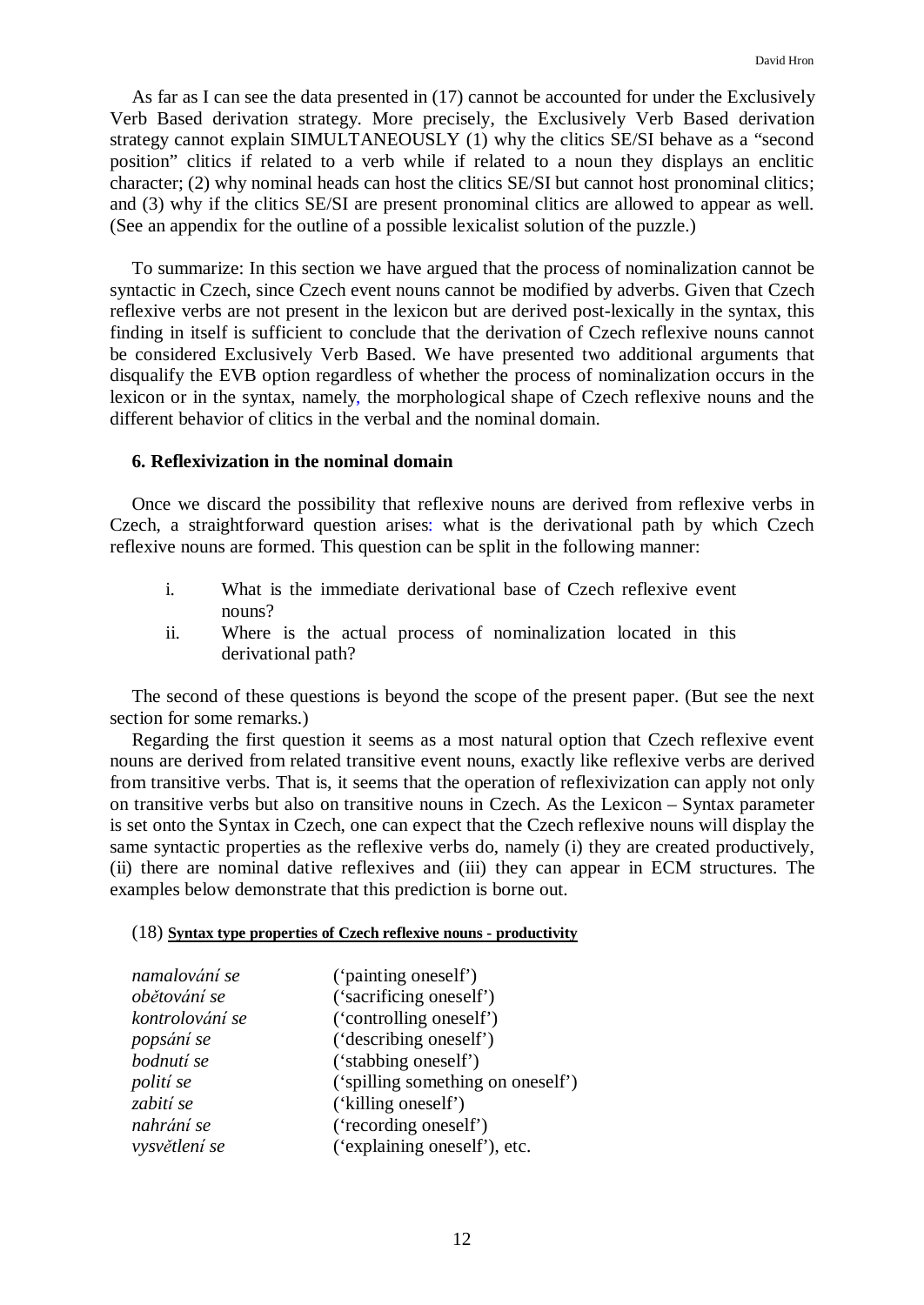# (19) **Syntax type properties of Czech reflexive nouns – dative reflexives**

| koupení si auta      | ('buying a car to oneself')         |
|----------------------|-------------------------------------|
| umytí si rukou       | ('washing oneself hands')           |
| vyčištění si brýlí   | ('cleaning glasses to oneself')     |
| objednání si polévky | ('ordering a soup to oneself')      |
| položení si otázky   | ('asking oneself a question'), etc. |

## (20) **Syntax type properties of Czech reflexive nouns – ECM**

- ai. Petrovo shledání toho muže zajímavým. Peter's finding that man<sub>-Gen</sub> interesting. 'Peter's finding that man interesting.'
- aii. Petrovo shledání se zajímavým. Peter's finding SE interesting. 'Peter's finding himself interesting.'
- bi. Ředitelovo uznání Petra hodným funkce. Director's considering Peter-Gen qualified job. 'Director's considering Peter qualified for the job.
- bii. Ředitelovo uznání se hodným funkce. Director's considering SE qualified job. 'Director's considering himself qualified for the job.'

We can thus conclude that the derivation of Czech reflexive nouns is parallel to the derivation of their verbal counterparts to the extent that both reflexive formations seem to be derived by the same valence changing operation, which targets a related transitive base, either nominal (resulting in reflexive noun) or verbal (resulting in reflexive verb).

# **7. Concluding remarks**

In this paper we have argued that it is reasonable to infer that Czech reflexive nouns are derived from their related transitive nouns rather than from their transitive verbal counterparts. Beyond that we have demonstrated that the two derivational paths, the nominal one and the verbal one, are parallel. If so, it is more than natural to ask whether the derivation of other Czech nominal voices proceeds along the same lines. In other words, once we have shown that the operation of reflexivization can apply both in the verbal and the nominal domain, the question arises whether the same is true for other valence changing operations as well. As mentioned in section 2, this is indeed the case for Czech reciprocal formations (see Hron 2005). As far as the other voices are concerned, there is some preliminary evidence suggesting the same picture, however further research is needed.

Another question that remains open was already formulated above. Namely where the actual process of nominalization is located in the derivational machinery that creates different nominal alternations (voices) of the same (verbal) concept? Note that if the Czech reflexive nouns are derived from transitive nouns then the actual process of nominalization is only one step in their derivation. In principal, two options come into mind.

i. The process of nominalization applies to a transitive verb, creating a corresponding transitive noun.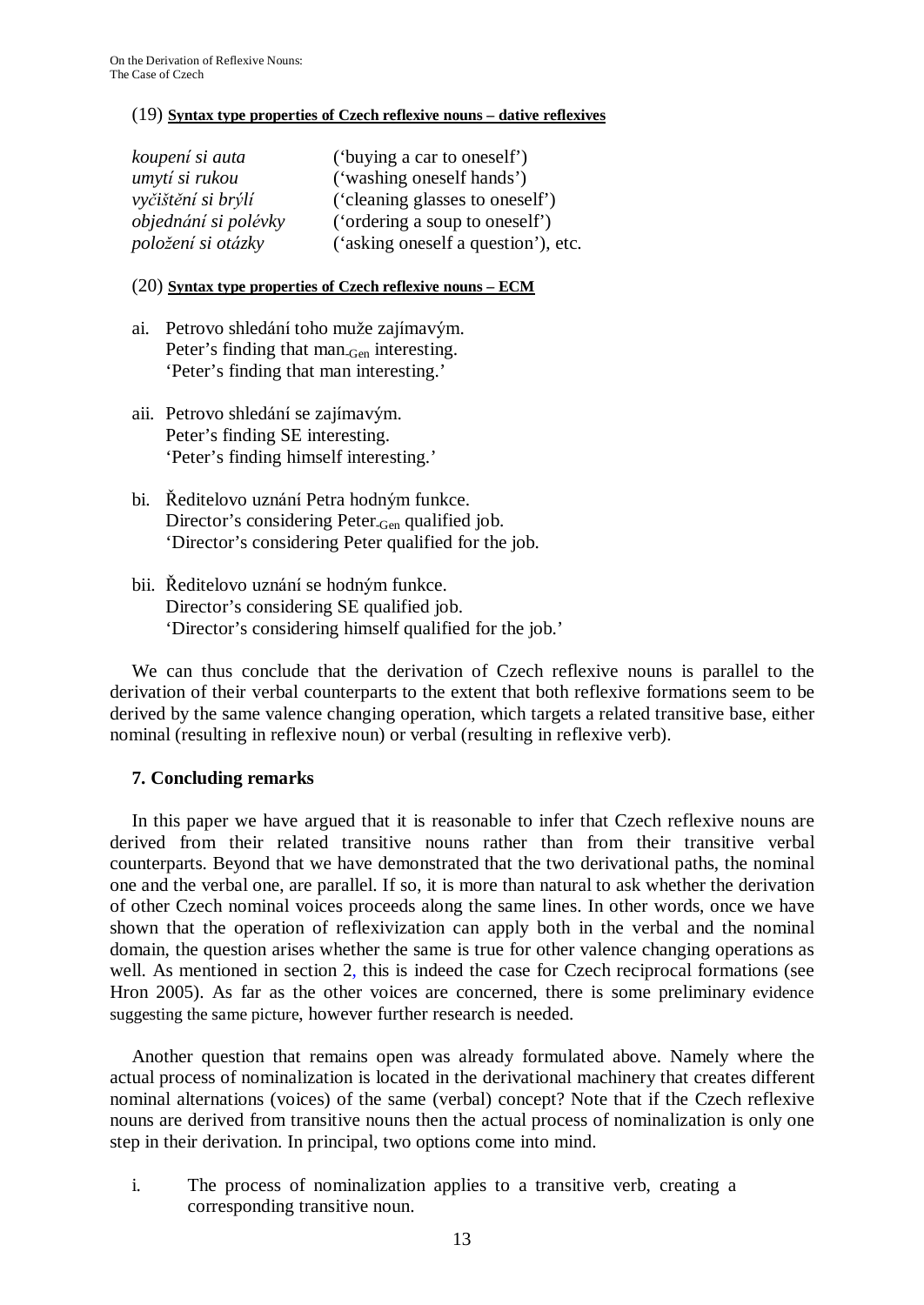ii. The process of nominalization applies already at the level of concepts, creating the corresponding transitive noun.<sup>7</sup>

This transitive noun subsequently undergoes reflexivization and we get a nominal reflexive output, regardless of which one of the two options above is chosen.

Finally, let's come back to the four possible strategies for deriving reflexive nominals presented in (8), repeated below as (21):

### (21) **Four possible derivations for reflexive nouns**

i. Lexical Nominalization - Exclusively Verb-Based Derivation ii. Syntactic Nominalization - Exclusively Verb-Based Derivation iii. Syntactic Nominalization - Verb Independent Derivation iv. Lexical Nominalization - Verb Independent Derivation

Option (i) is the option assumed by Reinhart and Siloni (2004) and it accounts for the absence of reflexive (and reciprocal) nouns in Syntax type languages like French<sup>8</sup>. We have argued that Czech seems to utilize option (iv). The question remains whether there are languages that utilize options (ii) and (iii) and subsequently whether the choice between these options can be captured by some parameter setting.

Another question is, whether the two derivational strategies can be utilized in the same language, either for distinct voices or even for the same voice (in the latter case one would expect a given language to have two types of such a nominal voice, e.g. reflexive: one derived via the Verb Independent strategy and the second derived via EVB).

Finally, note that the term Verb Independent derivation as used here, can appear to be "too strong". Namely, in the present discussion this term means that the derivation of event nouns is independent but **parallel** to various derivational processes in the verbal domain. It is in principle possible, however, for the derivation of event nouns to be independent **but not parallel**. For instance, one cannot exclude the possibility that a language will derive its reflexive verbs from transitive verbs by syntactic reflexivization, while their reflexive nouns will be derived from transitive nouns by lexical reflexivization.

The answers for all these questions are far beyond my ambition here.

### **Appendix**

#### **Czech clitics in the nominal domain**

Let us first recapitulate what the problem to be solved is. Our task is to explain SIMULTANEOUSLY: (1) why the clitic SE/SI behaves as a "second position" clitic if related to a verb while if related to a noun it must encliticize to that noun. (2) Why nominal heads can host the clitic SE but cannot host a pronominal clitic. And (3) why if the clitic SE is present pronominal clitics are allowed to appear as well.

 $<sup>7</sup>$  This option presupposes that the Lexicon has actually two levels, the level of "(verbal) concepts" and the level</sup> of specific "verbal entries". Such a suggestion was indeed elaborated in Reinhart (2002), the "dividing line" between the two levels being what she labels the "Lexicon Marking" procedure.

<sup>&</sup>lt;sup>8</sup> In Appendix I suggest that there are two clitics SE in Czech. One lexically specified as a verbal clitic and one lexically specified as a nominal clitic. If this proposal is on the right track then it can be that the difference between French and Czech regarding the existence of reflexive nouns is due to the absence of the nominal clitic SE in French rather then because these two languages choose different nominalization strategies. (A possible support for this hypothesis constitutes the fact that in French the clitic SE cannot appear even with existing unaccusative and subject experiencer nouns.)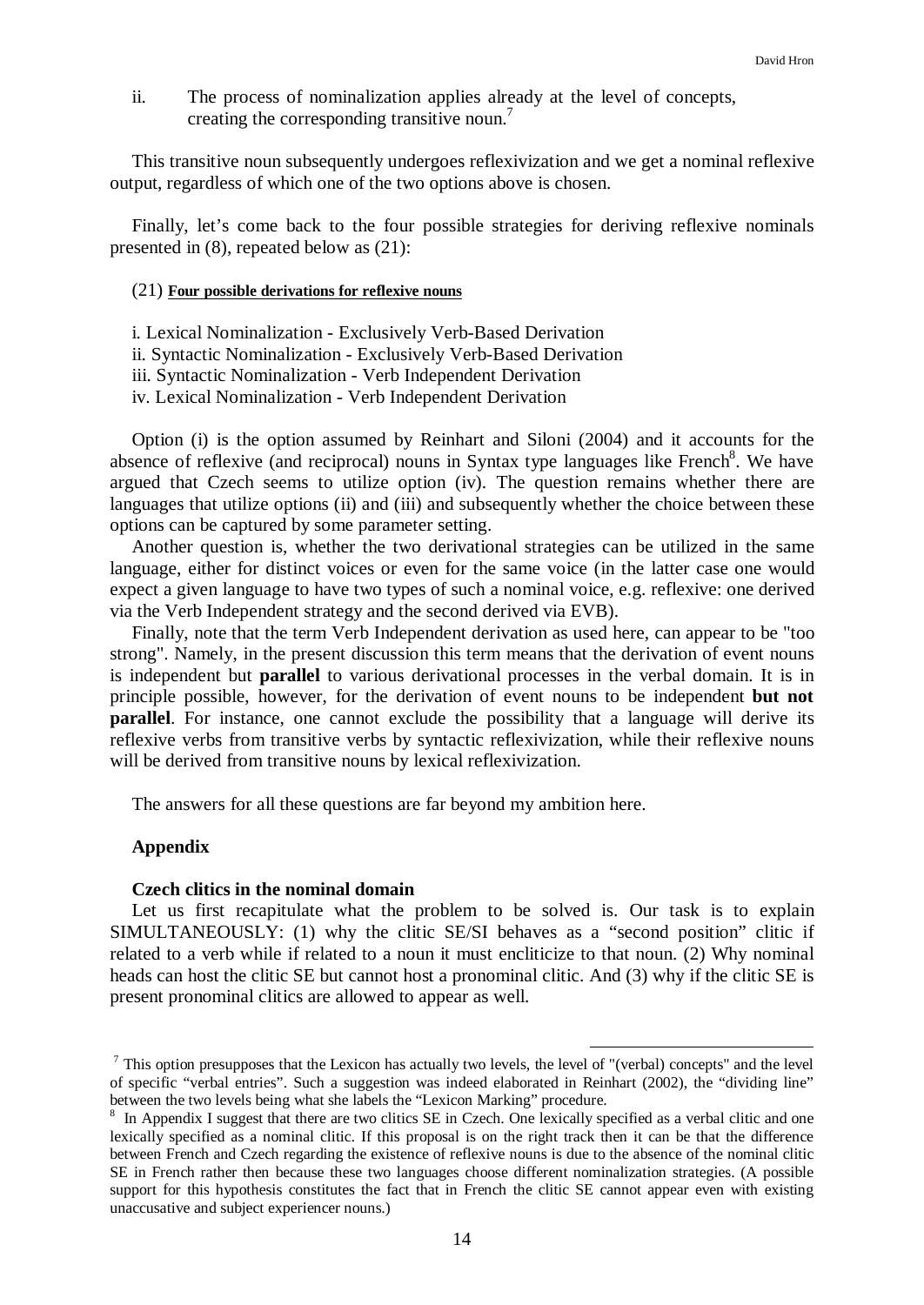In what follows I will sketch a possible solution of this puzzle. **The basic point of the current proposal will dwell in a shift in the conception of the cliticization domain**. The cliticization domain, as it was proposed in the literature so far, was usually defined, either explicitly (e.g. Boskovic 2001) or implicitly (e.g. Franks and King 2000), in terms of intonational phrase boundaries. That is, the cliticization domain always exists in potential regardless of the actual presence of a clitic/clitics, as there is always an intonational phrase in the (prosodic) structure. On the other hand, in the proposal to be advanced here the existence of a cliticization domain will be tied to the existence of a properly licensed clitic, i.e. if there is no such a clitic in the structure there is no cliticization domain.

First, let us make the following set of assumptions:

# (1) **Clitic specification**

Each clitic is lexically specified as

- a. being a clitic,
- b. being an enclitic, proclitic or directionally neutral,
- c. being univocally syntactical heads or ambivalent between a head and phrasal status.

The three lexical specifications above are the same as presupposed in Franks and King (2000). That is each clitic is lexically marked as an item that needs a prosodic support (i), with respect to the direction of this support (ii) and regarding its syntactical status (iii). The third of these specifications comes to distinguish between the verb adjacent clitics, which are univocally heads, and the second position clitics, which are ambivalent between a head and phrasal status (for details see Franks and King, pg. 311-348). **I suggest that there are two reflexive clitics in Czech** – a verbal one, specified as ambivalent between a head and phrasal status (and therefore surfacing in the second sentential position), and a nominal one, specified as a head (and therefore adjacent to the noun).

Second, let us define the cliticization domain as follows:

# (2) **Cliticization domain (CD)**

- a. The left edge of the CD is determined by the position of the head of that CD.
- b. The right edge of the CD is "left opened".
- c. The left edge of the CD is not adjacent to the left edge of the IP.
- d. There is no IP boundary inside the CD.

# (3) **The head of the CD**

The head of the CD is

- a. a clitic which is the first clitic in the clitic cluster,
- b. a clitic whose syntactic requirements were fully satisfied.

And finally, let us stipulate the condition for clitic licensing:

# (4) **Prosodic licensing of clitics**

A clitic is prosodicly licensed if it is positioned inside a CD, either as a head of that CD or (left?) adjacent to other licensed clitic.

Now, let us see, whether the proposal outlined above, can give us desirable results.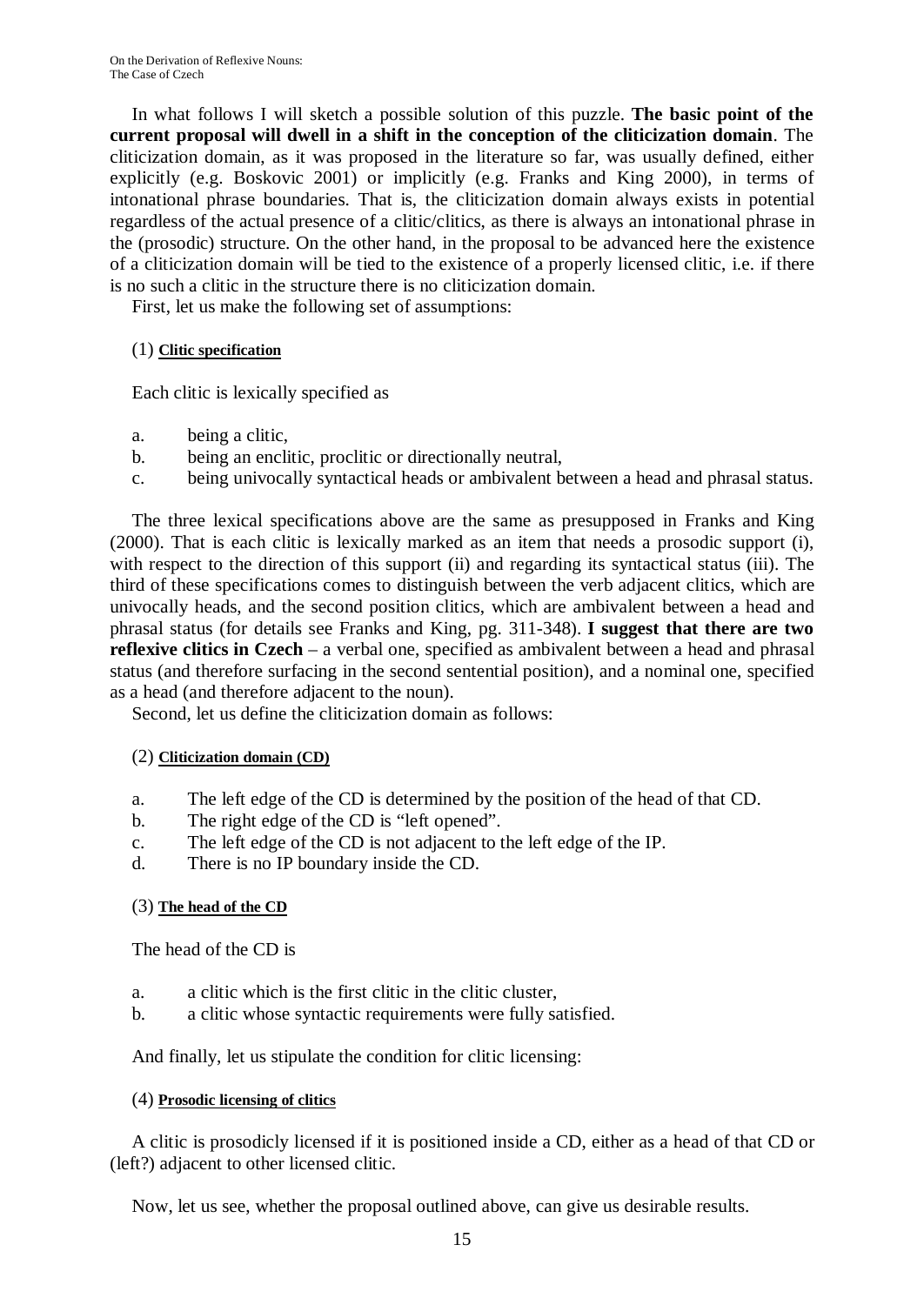First, the lexical specification (1) of the nominal clitic SE as being adjacent to the noun explains directly, why the clitic is attached to the nominal head instead of rising to some higher position in the sentence.

Second, assuming that pronominal clitics are – unlike the reflexive clitic – always second position clitics in Czech we get an explanation, why the pronominal clitic cannot appear alone in the nominal domain. Namely, the second position clitics need to rise to the second syntactic position of the sentence. This rising is, however, not possible out of the nominal domain, presumably because the head noun – unlike the verb – rises overtly to some higher functional head inside the DP (for arguments in favor of such movement see e.g. Willims (2000) analysis of Polish DPs). Such a pronominal clitic thus doesn't fill all its syntactic requirements and therefore cannot serve as a head of a CD (3ii). Since it is adjacent to any other clitic neither (4) it is not prosodicly licensed and cannot appear on the surface.

Third, if the reflexive clitic is present in the nominal domain, it serves as a head of a CD. In such a case, the pronominal clitic is prosodicly licensed as it is adjoined to the reflexive clitic.

(It should be noted that the proposal sketched above deals successfully with certain other clitic phenomena, namely clitic climbing in Czech, which poses a problem for current analysis of Slavic clitics as well.)

### **References**

- **Abney Steven Paul**, 1987: *The English Noun Phrase in Its Sentential Aspect*, Ph.D. thesis, MIT.
- **Anderson Mona**, 1979: "Noun Phrase Structure", PhD. dissertation, University of Connecticut.
- **Bosque Ignacio & Picallo Carme**, 1996: "Post-nominal adjectives in Spanish DPs", *Journal of Linguistic* 32, 349 – 385.
- **Boškovic Željko**, 2001: *On the Nature of the Syntax – Phonology Interface*, Elsevier, Amsterdam.
- **Chierchia Gennaro**, 2004: "A semantics for unaccusatives and its syntactic consequences", in Artemis Alexiadou, Elena Anagnostopoulou & Martin Everaert (eds.) *The unaccusativity puzzle: Explorations of the Syntax-Lexicon interface*, 22-59, Oxford University Press.
- **Chomsky Noam**, 1970: "Remarks on Nominalization", in R. Jacobs and P. Rosenbaum, (eds.), *Readings in English Transformational Grammar*, Ginn amd Co., Waltham, Mass.
- **Chomsky Noam**, 1986: *Barriers*, MIT Press, Cambridge, Mass.
- **Cinque Guglielmo**, 1980: "On Extraction from NP in Italian", *Journal of Italian Linguistics* 5, 47-99.
- **Cornilescu Alexandra**, 1999: "Aspect and Nominalization The Case of Romanian", in István Kenesei (ed.) *Crossing Boundaries. Advances in the Theory of Central and Eastern European Languages*, 211-236, John Benjamins Publishing Company, Amsterdam/Philadelphia.
- **Franks S. & King T. H.**, 2000: *A Handbook of Slavic Clitics*, Oxford University Press, New York.
- **Fu Jingqi & Roeper Thomas & Borer Hagit**, 2001: "The VP within Process Nominals: Evidence form Adverbs and the VP Anaphor *DO-SO*", *Natural Language & Linguistic Theory* 19, 549 – 582.
- **Giorgi Alessandra & Longobardi Giuseppe**, 1991: *The Syntax of Noun Phrases: Configuration, Parameters and Empty Categories*, Cambridge University Press, Cambridge.

**Grimshaw Jane**, 1990: *Argument Structure*, MIT Press, Cambridge, Mass.

**Marantz Alec**, 1984: *On the Nature of Grammatical Relations*, MIT Press, Cambridge, Mass.